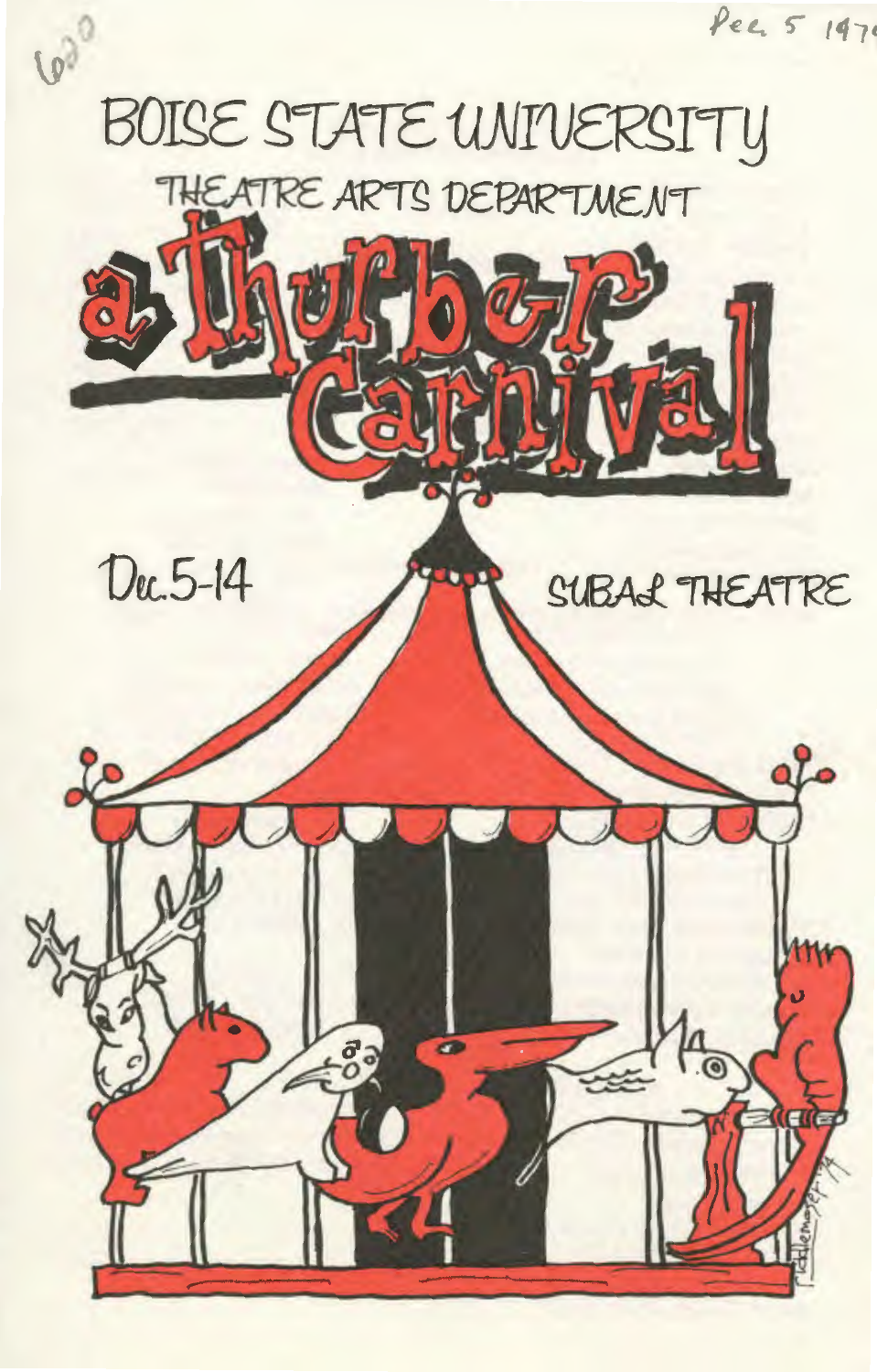# **Boise State University Department of Theatre Arts**

#### **presents**

## **A THURBER CARNIVAL**

**by James Thurber** 

#### **The Players**

Janet Eskew Joel Farmer David Farnsworth Lynn Godowitz Mike Hoffman

Becky Oakes David Six Jenny Sternling Denice Zundel Judy Stanton, pianist

Roles will by played by different performers on alternate nights.

#### **Scenes**

Act I Word Dance (Part One) The Night the Bed Fell Fables for Our Time The Wolf at the Door The Unicorn in the Garden The Little Girl and the Wolf If Grant Had Been Drinking at Appomattox Casuals of the Keys The Macbeth Murder Mystery Gentlemen Shoppers The Last Flower

## Intermission

## Act II

The Pet Department File and Forget Mr. Preble Gets Rid of His Wife Take Her Up Tenderly The Secret Life of Walter Mitty Word Dance (Part Two)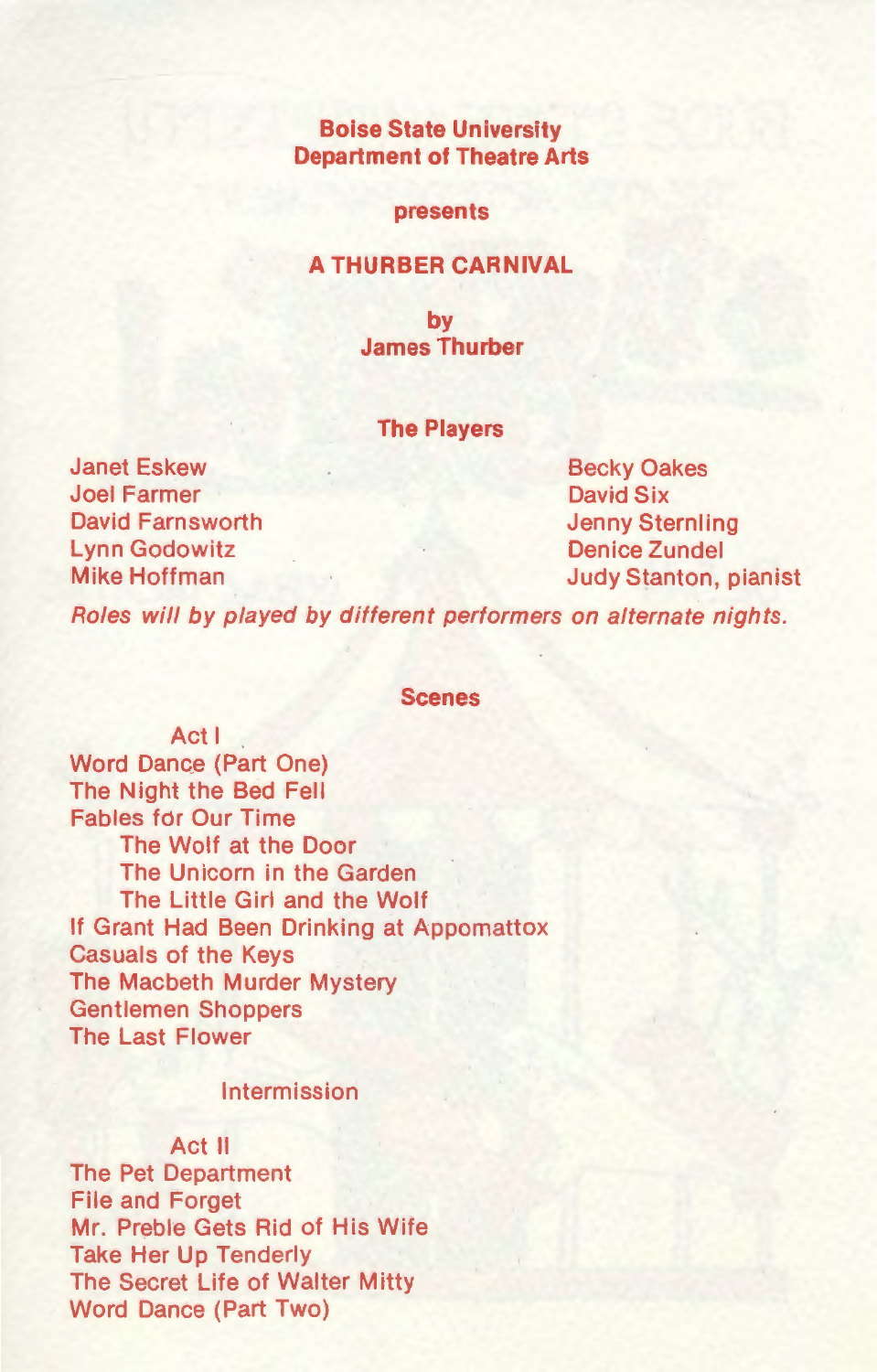# **Production Staff**

| Technical Director Roger L. Bedard   |                       |
|--------------------------------------|-----------------------|
|                                      |                       |
|                                      |                       |
| <b>PART MARKET</b>                   | <b>Frances Hopson</b> |
|                                      |                       |
|                                      |                       |
|                                      |                       |
|                                      |                       |
|                                      |                       |
| Assistant to the DirectorJan Lythgoe |                       |
|                                      |                       |

# **Production Crews**

**Scenery** Student Employees: Eric Bischoff, Bruce Richardson, and Dale Smitchger. Members of Theatre Arts 117: Technical Theatre

Lighting Joanne Olson (head) Brenda Grunke Stacy Ericson Gwyn Harms

> Sound Carol Prettyman Jan Lythgoe

**Costumes** Student Employees : Frances Hopson and Victoria Holloway aided by Tam Cudd and Marcia **Howells** 

> **Properties** Trish Coonts Tom Hanigan

Make-up The cast plus members of Theatre Arts 162

**Special Acknowledgements:** "A Thurber Carnival" produced by special arrangement with Samuel French, Inc. Poster and program design by Mike Riddlemoser.